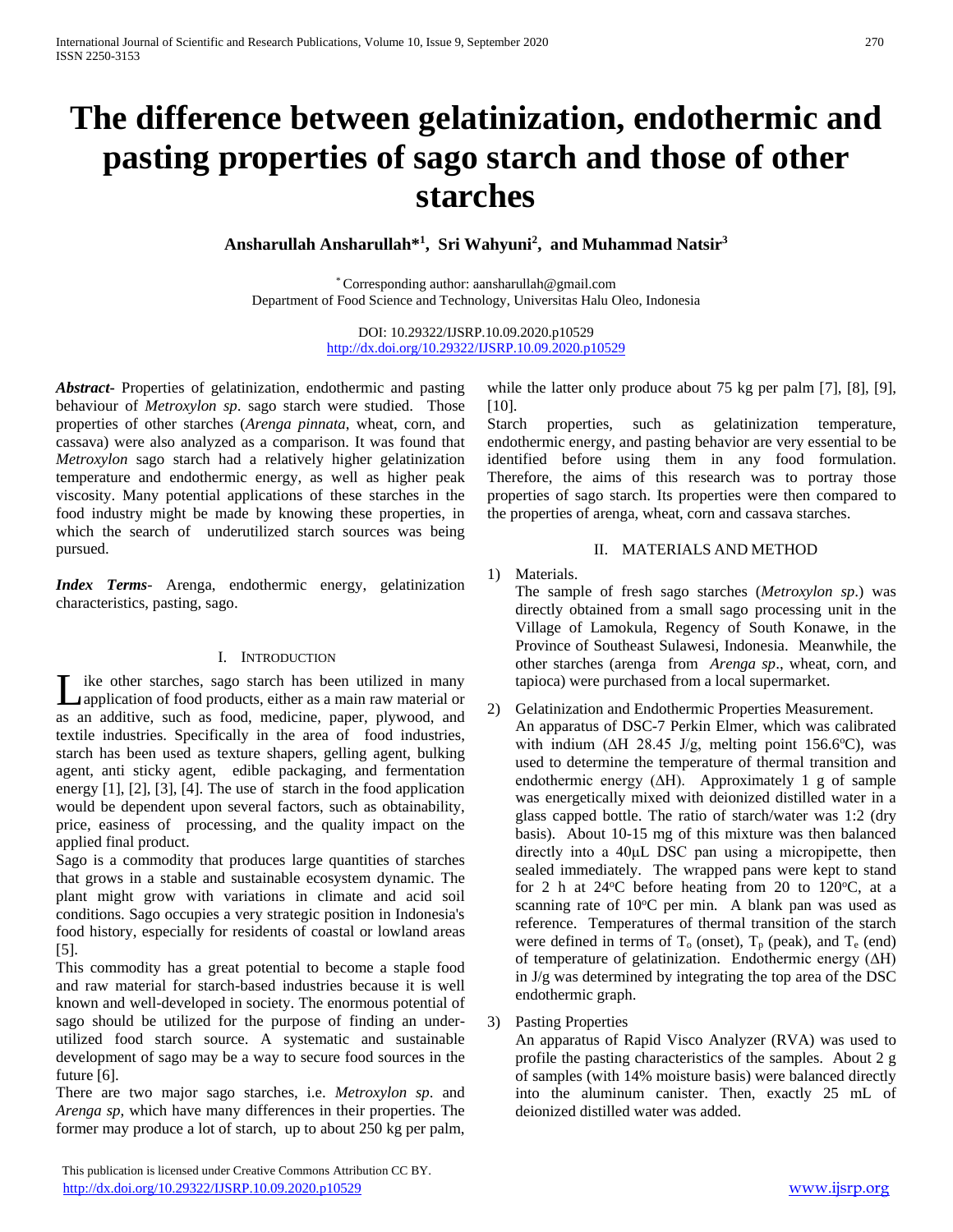The test in RVA was performed with a 13 min cycle. Initial test was to calibrate for 1 min at  $50^{\circ}$ C, followed by heating for  $3.75$  min to a maximum temperature of  $95^{\circ}$ C. The sample was hold for  $2.5$  min at  $95^{\circ}$ C; cooled for  $3.75$  min until the temperature reached  $50^{\circ}$ C; and subsequently hold for 2 min at 50 $°C$  [11], [12]. The profile of the pasting characteristics were peak viscosity, temperature and time at which the peak occurred, minimum viscosity, final viscosity, pasting temperature, breakdown rate (the decrease in viscosity between peak and minimum per min), retrogradation rate (the increase in viscosity per min during cooking from 95 to  $50^{\circ}$ C), and the rate of increase in

# III. RESULTS AND DISCUSSION

### *A. Properties of Thermal Transition and Energy of Endothermic*

 $T_o$  (onset temperature),  $T_p$  (peak temperature),  $T_e$  (end temperature), and ∆H (endothermic energy) of the samples are shown in Table 1. Sago, arenga, wheat, corn and tapioca samples had a single endotherm of gelatinization.

TABLE 1 PROPERTIES OF THERMAL TRANSITION AND ENDOTHERMIC ENERGY OF SAGO, ARENGA, WHEAT, CORN AND TAPIOCA STARCHES<sup>1,2</sup>

| Samples | $T0(0C)3$          | $T_p({}^{\circ}C)^3$ | $Te({}^{\circ}C)^3$ | $T_e - T_o$        | $\Delta H$ (J/g) <sup>5</sup> |
|---------|--------------------|----------------------|---------------------|--------------------|-------------------------------|
|         |                    |                      |                     | $({}^{\circ}C)^4$  |                               |
| Sago    | 68.20a             | 72.39a               | 80.74 <sup>a</sup>  | 12.54a             | 16.01a                        |
| Arenga  | 64.43 <sup>b</sup> | 68.95c               | 76.93b              | 12.50a             | 12.93 <sup>b</sup>            |
| Wheat   | 53.35c             | 61.06 <sup>d</sup>   | 69.87c              | 14.52 <sup>b</sup> | 7.76d                         |
| Corn    | 65.67 <sup>b</sup> | 70.05 <sup>bc</sup>  | 76.09b              | 10.42c             | 10.91c                        |
| Tapioca | 62.79d             | 69.08 <sup>c</sup>   | 78.49 <sup>d</sup>  | 15.70 <sup>d</sup> | $11.76^{bc}$                  |

<sup>1</sup>The average of triplicates.

<sup>2</sup>The same superscript were not significantly different ( $p$ <0.01).  ${}^{3}T_{0}$ ,  $T_{p}$  and  $T_{e}$  in  ${}^{0}C$  were the onset, peak, and end of

gelatinization temperature.

<sup>4</sup>Range of gelatinization temperature.

<sup>5</sup>Endothermic energy.

The results obtained indicated that the ranges of gelatinization temperature  $(T_e - T_o)$  fluctuated between 10.4°C and 15.7°C. The temperature ranges of gelatinization for corn starches was not significantly lesser than those reported by the other study [14]. This discrepancy was most likely caused by the difference in rate of heating used during the DSC run, where the present study using a heating rate of  $10^{\circ}$ C per min while the latter authors used 16°C per min. In a separate study, it was revealed that a higher heating rate in DSC test has given an increase in the ranges of gelatinization temperature [15].

The gelatinization temperature range reflected the quality and homogeneity of the crystalline portion of the starch, which includes uniformity of crystal size and stability [16]. The decrease in temperature ranges indicated that the crystal portion formed is more homogeneous so that it required lower energy or enthalpy to melt.

Enthalpy energy (∆H) of the starch samples fluctuated between 7.76 and 16.01 J/g. The ∆H for corn starch was higher than that found by Khomsatin et.al. [14] and Waterschoot et al. [17]. The

 This publication is licensed under Creative Commons Attribution CC BY. <http://dx.doi.org/10.29322/IJSRP.10.09.2020.p10529> [www.ijsrp.org](http://ijsrp.org/)

viscosity during 5°C holding stage. The viscosity was expressed in Rapid Visco Unit (RVU), where one scale of RVU was equivalent to about 12 cPoise.

4) Statistical Analysis

At least three replicates were measured for each sample, and the result average was made. ANOVA (Analysis of variance) was performed using the Minitab® 18.1 statistical package to calculate any statistical differences [13]. To compare among average, a Duncan multiple range test was performed.

value for wheat and cassava starch was slightly similar to that reported by Waterschoot et al.[17].

Gelatinization enthalpy (ΔH) was the heat energy required to release the amylose double helix bonds and destroyed the crystalline part during the gelatinization process. A higher ΔH in sago starch indicated a stronger crystalline amylopectin, making it more difficult to degrade during heating process.

## *B. Profile of RVA Pasting Properties*

Profile of RVA pasting properties of the samples are indicated in Figure 1, meanwhile the summary of the pasting properties is shown in Table 2. It was indicated in Figure 1 that there were several differences of the pasting properties of the samples analyzed.



Figure 1. Profile of RVA pasting properties sago, arenga, corn, wheat and tapioca starches.

Figure 1 shows the starch gelatinization profile measured using RVA. The data obtained were peak viscosity, pasting temperature, hot paste viscosity, retrogradation rate, and final viscosity after maintained at  $50^{\circ}$ C or cold paste viscosity. The results indicated that peak viscosities of the sago starch were significantly higher than those of other starches. This might be caused by the differences in size of granules, where sago starch has the biggest size among the samples [18]. The peak viscosity was achieved at the end of the heating stage when the quantity of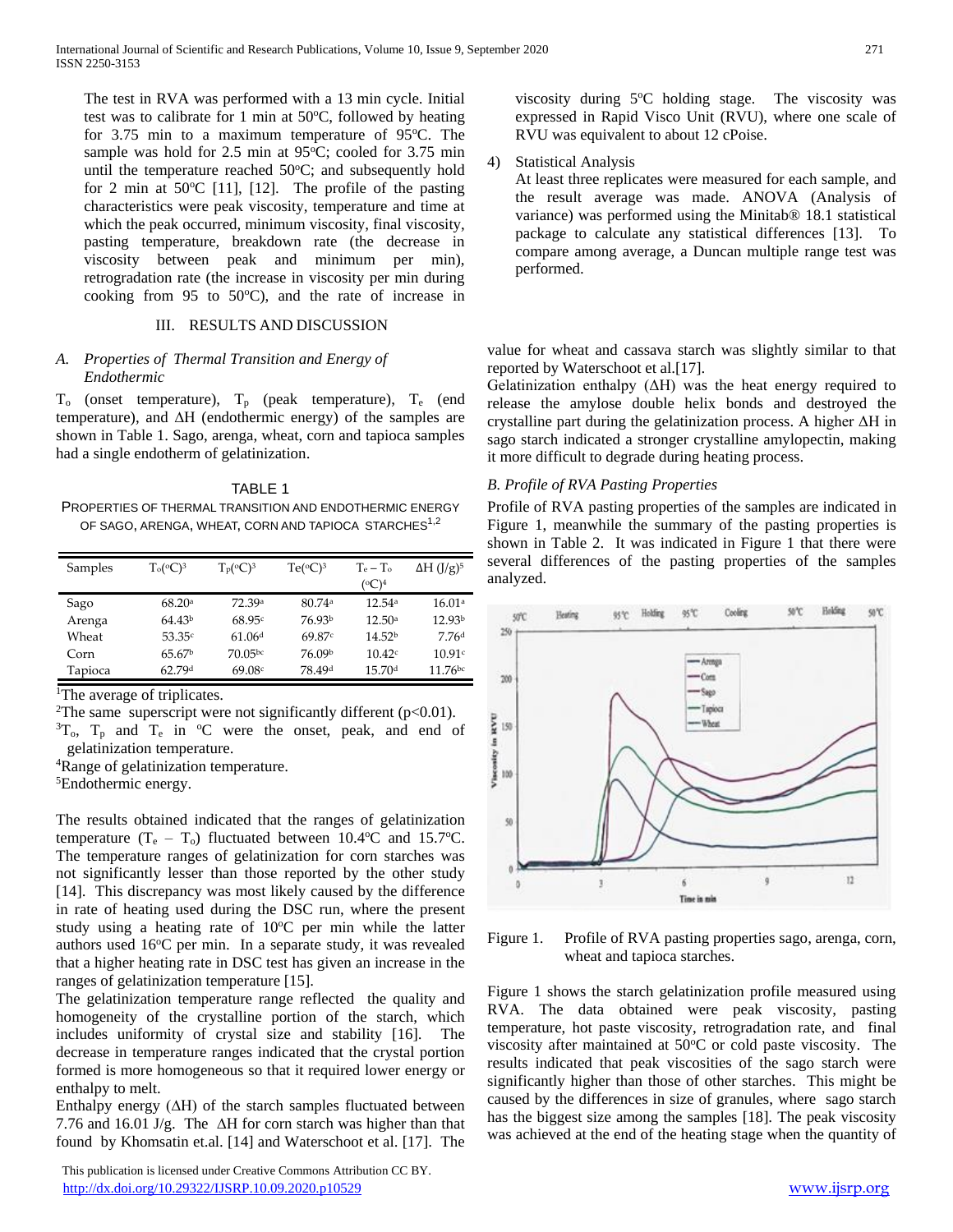swollen starch particles increased resulting in pasting state [18]. Pasting occurred when there was a combined effect of swelling and rate of disruption of the granules [19]. There was also an indication that peak viscosity was influenced by the waterholding capacity of the starch [20].

As with native starch, sago starch has a gelatinization profile with a high peak viscosity followed by a sharp breakdown viscosity during the heating phase. This showed that the sago starch granules were less resistant or less stable by the heating process. In the cooling phase, the viscosity of the starch paste increased again due to the re-association of amylose and amylopectin molecules through hydrogen bonds. The increase in viscosity during the cooling phase also shows a trend toward retrogradation of the sago starch paste. The high amylose content has a major contribution to the tendency for starch paste retrogradation during the cooling phase [21], [22], [23].

TABLE 2

PROFILES OF RVA PASTING PROPERTIES OF SAGO, ARENGA, WHEAT, CORN AND TAPIOCA STARCHES

| RVA pasting                                                                      | Starch of       |                 |                 |                 |                 |  |  |
|----------------------------------------------------------------------------------|-----------------|-----------------|-----------------|-----------------|-----------------|--|--|
| properties 1,2                                                                   | Sago            | Arenga          | Wheat           | Corn            | Tapioca         |  |  |
| Peak viscosity<br>(RVU)                                                          | 185.91a         | 94.16c          | 84.73c          | 117.68d         | 128.96e         |  |  |
| Peak occured at:<br>Temperature $({}^{\circ}C)$<br>Time (min)                    | 81.15a<br>3.50a | 80.78a<br>3.47a | 95.00c<br>6.34c | 95.00c<br>5.48d | 84.98b<br>3.90b |  |  |
| Minimum<br>viscosity (RVU)                                                       | 65.72a          | 20.50c          | 70.42d          | 89.62c          | 57.79f          |  |  |
| Final viscosity<br>(RVU)                                                         | 105.79a         | 28.13c          | 121.38<br>d     | 149.92c         | 76.67f          |  |  |
| Pasting<br>temperature (°C)                                                      | 75.10a          | 72.95c          | 93.10c          | 87.93d          | 70.98e          |  |  |
| Breakdown rate<br>(RVU/min)                                                      | 26.72a          | 12.87c          | 7.93d           | 10.45cd         | 18.10e          |  |  |
| Retrogradation<br>rate (RVU/min)<br>Rate of viscosity                            | 5.97a           | 0.64c           | 5.96a           | 6.83a           | 2.34d           |  |  |
| increasing before<br>peak (RVU/min)                                              | 422.12a         | 139.66с         | 40.01d          | 78.10e          | 97.48f          |  |  |
| Rate of viscosity<br>decrease during<br>95°C holding time<br>$(RVU/min)^3$       | 32.01a          | 10.83cd         | 9.27d3          | 12.13c3         | 17.19e          |  |  |
| Rate of viscosity<br>increase during<br>$50^{\circ}$ C holding time<br>(RVU/min) | 5.84a           | 2.32c           | 12.80d          | 15.31e          | 4.36f           |  |  |

<sup>1</sup>Means of duplicates

.

 $2$ Mean in row having the same superscript were not significantly different  $(p<0.01)$ 

<sup>3</sup>The values were calculated only from the descending slope starting from the peak because the peak was reached after 95°C.

In many industrial application, a high-viscous type of starch must be initially modified to be used in various food formulation. The knowledge of pasting profiles of the starch might help one to choose the appropriate characteristics.

 This publication is licensed under Creative Commons Attribution CC BY. <http://dx.doi.org/10.29322/IJSRP.10.09.2020.p10529> [www.ijsrp.org](http://ijsrp.org/)

Cold viscosity of the starch showed ability of samples to make a viscous paste or gel after cooking and cooling. As shown in Table 1, sago starch had the most glutinous paste; while arenga samples exhibited the most aqueous paste.

The starting point of granules breakdown was measured from the temperature and time, where the peak started to occur. The present study revealed that sago and tapioca starches have a more vulnerable granules compared to those of wheat and corn starches. This has given rise to a lower peak temperature of sago starch. Peak temperature of wheat and corn starches were similar at  $95^{\circ}$ C, but the time of peak of corn starch to occur at 5.48 min, earlier than that of wheat starch at 6.34 min. This was probably related to the lipid content of the samples, where wheat contained more lipid than corn. The assumption was that there was a complex between amylose and lipid, in which it would reduce the water binding capacity, the swelling, solubilization of the wheat starch, resulted in a delay of peak time [18].

The increase of viscosity rate of the RVA curves reflected the homogeneity of the granules. The results of this study indicated that wheat and corn starches had less rates in viscosity increase. Their granules might have swollen over a wider range of temperatures, reflecting that a less homogenous distribution of granules. Meanwhile, sago starch which had a higher viscosity rate indicated a less heterogeneous distribution of granules.

The fragility of the granules to swell during shearing and mixing process might be measured in its breakdown rate. The breakdown was difference between the peak and the lowest viscosity reached during the holding stage. The increase and decrease rate of the paste viscosity would rely on the type and amount of starch, temperature gradient, shear force and composition of the mixture [24], [25].

When the temperature was held constant at  $95^{\circ}$ C for about 2.5 min, the starches showed a high peak, followed by a high swelling power. This had resulted in an easier rupture of the granules and gave a rapid decrease in viscosity [18]. As shown in Table 1, a higher breakdown rate of sago starch indicated a less stable paste, compared to that of wheat and corn starches. Therefore, a chemical modification, such as cross linking, may be needed if sago starch was to be applied into food formulation that require a hot stable paste, such as sterilization or canning. The resistance of starch to mechanical breakdown may be improved through cross-linking modification

A continues temperature increase after the peak would further disintegrate the swollen granules. This would contain exuded amylose, granules fragments, colloid and molecularly dispersed starch molecules [26].

Last phase of the curve, as the cooling stage, was when the granules were cooled and retrogradation took place. As shown in Figure 1, retrogradation occurred after cooling from 95 to 50°C. During retrogradation, there was an increase in viscosity, which was most likely due to the amalgamation of the fragmented and dispersed granules molecules. Sago starch gave a higher rate, compared to other starches. When the temperature was held constant at  $50^{\circ}$ C for another 2 min, there was an increase of viscosity of all starch samples. This might be due to the formation of a cohesive network during retrogradation stage.

A review by Balet et al [18] revealed that measuring the pasting characteristics of starch with RVA has several advantages over the amylograph, i.e. easiness and versatility to operate, small